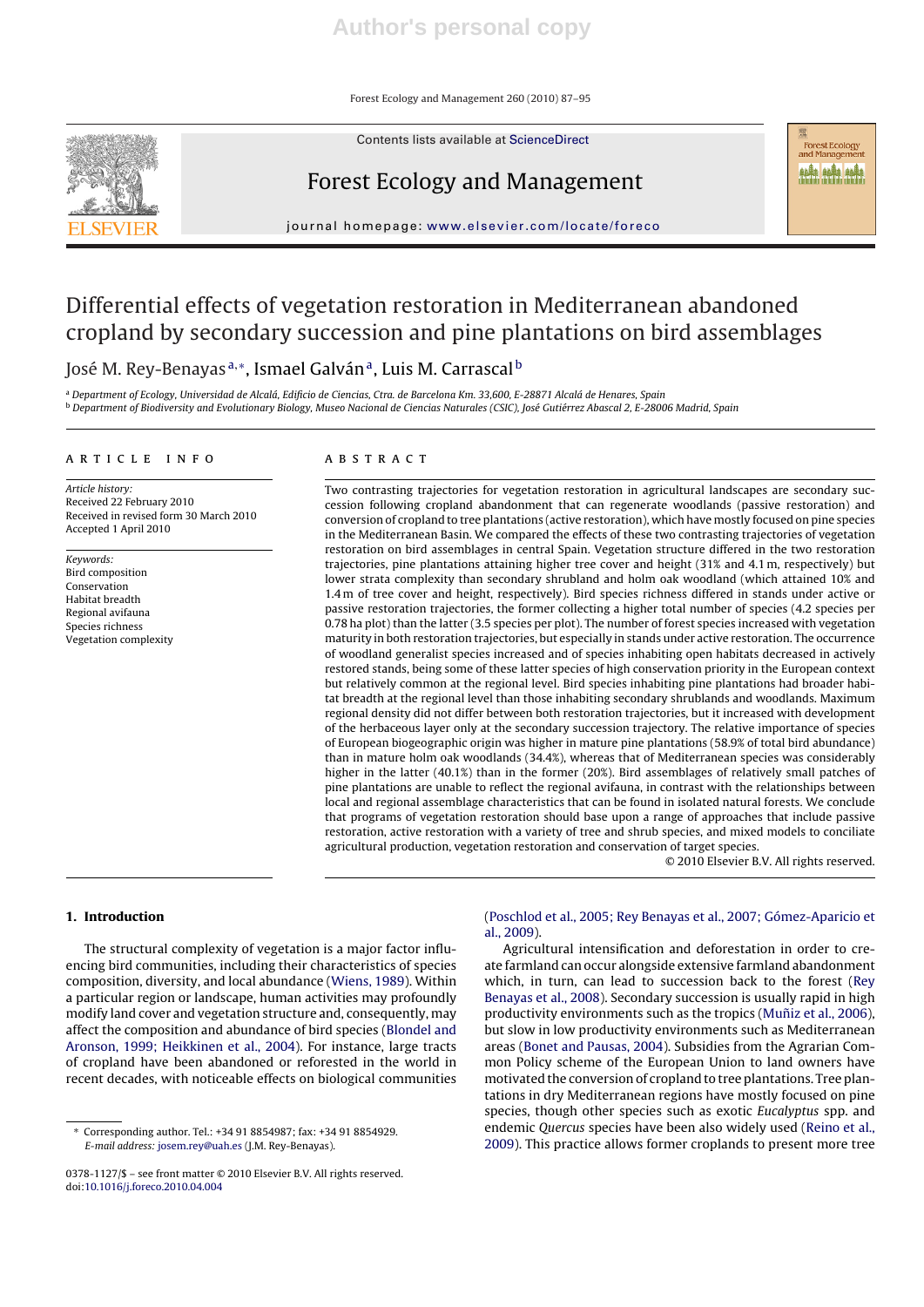#### 88 J.M. Rey-Benayas et al. / Forest Ecology and Management 260 (2010) 87–95

cover than if a secondary succession leading to natural maquis or broad-leaved woodland had occurred during a similar period of time

Habitat changes induced by land abandonment have been demonstrated to determine bird distribution patterns in large areas of the Mediterranean Basin (Preiss et al., 1997; Sirami et al., 2007, 2008; Vallecillo et al., 2008). The Mediterranean region is one of the most altered hotspots by human activities in the world. Recent changes in land use/land-cover patterns usually imply increases in forests (especially in mountain areas), and marked decreases in pasturelands and extensively cultivated areas, that are associated with increases in forest birds (e.g., Falcucci et al., 2007). Landscape changes induced by land abandonment mainly favor the shortterm development of shrubland, and may potentially increase the range of potential habitats used by threatened open habitat bird species at the landscape scale. On the other hand, forest bird species could not recognize young woodland habitat patches embedded within unsuitable habitat (e.g., arable crops) as favorable environments (Virkkala et al., 2004). Thus, the distribution of woodland bird species will be mainly determined by their ability to respond to landscape changes and to colonize new habitats generated by secondary succession or tree plantations.

Increasing evidence suggests that tree plantations can support some native biodiversity and may even provide occasional habitat for vulnerable species, contributing to biodiversity conservation (Hartley, 2002; Lindenmayer and Hobbs, 2004). Nevertheless, plantations usually support modified assemblages than those found in natural habitats (Donald, 2004), and bird species richness may be reduced when natural forests are replaced by plantations. Moreover, the assemblages in plantations generally hold more species of lower conservation concern than forests; for example, Sirami et al. (2007) found that as most species of high conservation profile in the Mediterranean are tied to open or to heterogeneous transitional habitats, changes in vegetation structure linked to land abandonment and tree plantations raise questions concerning their persistence in the future. Patch size of tree plantations also exerts a prominent role in woodland species occurrence. Thus, Díaz et al. (1998) found that fragment size accounted for ca. 70% of the variation in forest bird species of pine plantations in Spanish Mediterranean plateaux, and Brotons and Herrando (2001) found that most of the woodland bird species analyzed in the north-western Mediterranean Basin were influenced by the spatial arrangement of forest fragments, especially size but also by distance to corridors and to large continuous forest habitats. Decreases in the number of species in small woodland fragments may be explained according to the loss of habitat (e.g., random sample hypothesis, Connor and McCoy, 1979) and to the indirect effects of fragmentation related to increased isolation or an increase in edge area (van Dorp and Opdam, 1987; Opdam, 1991).

Changes in bird diversity induced by land abandonment or tree plantations are dependent as well on the position of the study region within a biogeographical context and on the biogeographic origin of species. Suárez-Seoane et al. (2002) found, at the boundary of the Mediterranean and Eurosiberian regions in northern Spain, that avian diversity increased with the vegetation successional gradient for Eurosiberian birds but not for Mediterranean species during the breeding season. Eurosiberian birds showed a preference for more wooded habitats whereas Mediterranean birds preferred open habitats and shrubland. Similarly, Sirami et al. (2008)found in eight localities of the north-western Mediterranean Basin subjected to widespread land abandonment that woodland and shrubland resident species showed the strongest increase, especially those with a northern distribution, whereas migrants significantly decreased, especially farmland species with a narrow habitat breadth.

In this study, we compared how two contrasting approaches of revegetation of abandoned cropland in a Mediterranean system, namely passive vegetation restoration or secondary succession and active vegetation restoration or tree plantations, affect bird communities. These two contrasting trajectories of vegetation restoration depart from recently abandoned cropland. Our main objective was to ascertain the effects of both restoration trajectories on bird communities in agricultural landscapes by surveying bird species and vegetation structure of stands under secondary succession or planted with coniferous trees in central Spain. This study represents a direct comparison of the effects of both types of restoration trajectories on bird communities. We hypothesized that active restoration may negatively affect species that are characteristic of open habitats and that portrait high conservation value in Europe, as reforestation with pines creates a vegetation structure that is different from that present in natural Mediterranean woodlands.We also studied whether the restored vegetation under these two contrasting trajectories converge in their bird communities. These issues are relevant for management of agricultural landscapes in a time when a variety of ecosystem goods and services, and not just food and fiber production, are demanded from agrosystems. The results of this study may thus provide useful guidelines to conciliate agricultural production, restoration of native woodlands and bird conservation.

### **2. Methods**

### 2.1. Study area

We surveyed bird communities in a ca. 6000 km<sup>2</sup> area located in central Spain. Extreme coordinates for the area are 41◦00 N (North), 39◦54 N (South), 3◦46 W (West) and 2◦51 W (East). Altitude ranges between 631 and 1008 m a.s.l. Climate in this region is continental Mediterranean, with cold winters and warm dry summers. Annual precipitation ranges between 436 mm in the lowest southern part and 598 mm in the highest northern part, and mean annual temperature between 13 and 11 ◦C, respectively. This region is included in the Mesomediterranean bioclimatic domain (Rivas-Martínez, 1981). Bedrock is heterogeneous with dominance of chalkstone and some extents of gypsum, granite and sandstone.

The mosaic of natural, semi-natural, introduced, and crop vegetation in the area is a result of thousands of years of human exploitation. Natural vegetation chiefly consists of evergreen forests dominated by holm oak, Quercus rotundifolia. The degradation of these forests has led to more open woodland dominated by Q. rotundifolia, Juniperus oxycedrus, or Quercus coccifera or to shrubland dominated by Cistus ladanifer, Retama sphaerocarpa, camephytes such as Thymus and Lavandula species, and herbs (e.g., Stipa spp.). Large extents of land were reforested with pine species (Pinus halepensis and Pinus pinea) after the 1950s and the eldest pine plantations are now semi-natural forests (Peñuelas and Ocaña, 1996). Following subsidies from the European Union, some cropland area was planted almost entirely with P. halepensis after 1993. Thus, most afforested abandoned cropland ranges between 3 and 15 years in age at the time we surveyed bird communities. The natural or semi-natural vegetation and pine plantations intermingle with farmland mostly consisting of rain-fed cereals and recently abandoned (<4 years old) cropland under secondary succession.

#### 2.2. Bird census

Bird censuses were carried out during the breeding season (April 28th to June 1st) of two consecutive years (2008–2009) by means of single-visit point-counts (Bibby et al., 2000), ten minutes long each, recording all birds heard or seen within a 50-m radius plot. Over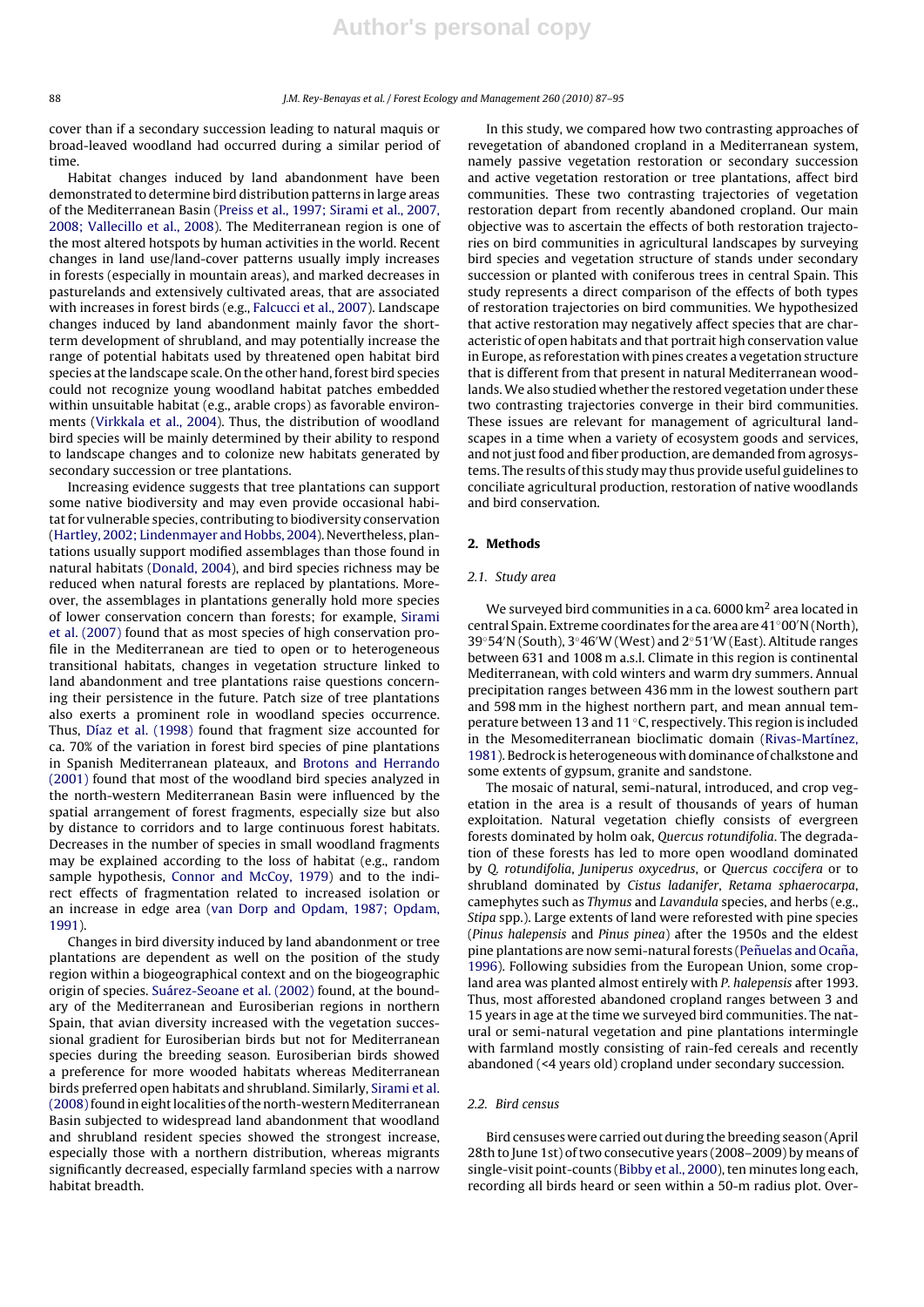flying birds were not considered. The censuses were conducted by the same two well trained field technicians on windless and rainless days, between sunrise and 11 h GMT in the morning. Point counts do not provide absolute densities, but relative abundances. Nevertheless, the small area covered by the plots (0.78 ha), and the relatively long time devoted to bird counts, maximizes the detection probability of species and, thus, the accurate estimations of their abundance (Shiu and Lee, 2003).

Prior to sampling, we first explored the entire territory by means of aerial photographs and Google Earth®, and then visited the potential survey localities to locate the census plots. A total number of 152 census plots were obtained in 48 localities distributed throughout the study area in an attempt to sample the whole availability of habitats and the altitude gradient (every plot was censused during only one year to maximize a wide regional coverage). Of the 152 plots, 62 were located in stands under woodland secondary succession, 75 in pine plantation stands, and 15 in recently (<4 years) abandoned cropland stands. Censuses of the different considered habitats were spanned throughout the study period, avoiding censusing certain habitats in only one year. We did not observe any clear inter-annual variation in bird abundance of the study species, so we pooled all the censuses obtained in both years. The census plots were geo-referenced with a portable GPS and separated at least 200 m from each other. They were located in order to include homogeneous habitat types of the study area. These main habitat types were abandoned cropland, pastureland, camephyte shrubland, shrubland (mainly of genus Cistus and Genista), several stages of holm oak succession to mature stands, and a range of afforested croplands with pines (from seedlings to pine stands >20 years old). These habitat types were used as a guideline to select the survey localities.

#### 2.3. Vegetation structure and NDVI

Vegetation structure was sampled within a radius of 25-m centred in each census plot, which was previously defined considering habitat homogeneity. This sampling was carried out at the end of the bird census. We estimated by eye, after training, some structural features of the habitat: percentage cover of bare soil, herbs, chamaephytes, shrubs and trees, average height of chamaephytes, shrubs and trees, and number of trunks 10–20, 21–40 and >40 cm in diameter at breast height or dbh (Table 1). Vegetation cover was estimated according to the following percentage classes: 1 (0%), 2 (0.1%), 3 (0.5%), 4 (1%), 5 (1–5%), 6 (5–12.5%), 7 (12.5–25%), 8 (25–50%), 9 (50–75%), 10 (75–90%), and 11 (>90%); we used the median values of these categories in data analyses.

Finally, we also used a normalized difference vegetation index (NDVI) as a radiometric index of photosynthetic activity (the larger the value, the more vigorous vegetation). Raw data used to calculate this index were ten-day synthesis at 1 km2 spatial resolution captured by the MODIS Terra sensor (https://wist.echo.nasa.gov/api/) for April–June of years 2006, 2007 and 2008. For each census plot we assigned the maximum NDVI figure of the nine (3 months  $\times$  3 years) NDVI values recorded.

### 2.4. Species characteristics

Regional patterns of distribution–abundance of the bird species detected in the 152 point counts were summarized according to maximum density and habitat breadth of species in the biogeographic region where the study area is included (Central Spain Mesomediterranean region).

We estimated the maximum regional density (birds/km<sup>2</sup>) recorded in 13 major habitat types of the study region as a measure of the maximum ecological abundance that a species can attain in its most favorable environment. These 13 major environments were established considering vegetation structure, floristic composition and human impact and account for more than 95% of the surface of the whole study area. They were the following: two types of urban environments (according to building height and density), non-irrigated arable crops, irrigated arable crops, mixed orchards, vineyards, olive plantations, two types of shrubland (according to shrub height and density), pasturelands, pinewoods, deciduous woodlands and holm oak woodlands. The data base for this analysis was obtained from the Spanish SACRE program (monitoring of common breeding birds in Spain), using 3417 five-minute pointcounts censused in years 2004, 2005 and 2006, and distributed over the study area. Absolute densities for this data base were obtained using detectability provided by Carrascal and Palomino (2008) of the same census program.

Regional habitat breadth of species in the above mentioned 13 major habitat types was calculated following Levins' (1968) index divided by the number of habitat categories:

$$
HB = \frac{[(\Sigma pi^2) - 1]}{13}
$$

where *pi* is the proportion of the density for each species measured in the habitat  $i$  (dividing density in habitat  $i$  by the sum of all maximum densities recorded in the 13 habitat categories). This index ranges between 1 (evenly distributed across the 13 habitats) and 1/13 (only present in one habitat).

Bird species were included into five ornitogeographical groups according to Voous (1960): Holarctic–Palearctic, European (sensu lato), Mediterranean (sensu lato), and other two minor and rare groups in the study area (Ethiopic, and Old World).

Finally, we also looked at the relative abundances (average bird counts per census plot) of bird species in recently abandoned cropland stands and in the most mature holm oak woodland (i.e.,

#### **Table 1**

Structural characteristics of census plots in two contrasting trajectories of vegetation restoration in agricultural landscapes of Central Spain. Mean, ranges (min–max) and P-value according to Mann–Whitney tests for each variable are reported.

|                             | Passive restoration (secondary<br>succession; $n = 62$ ) | Active restoration (pine<br>plantations; $n = 75$ ) | P        |
|-----------------------------|----------------------------------------------------------|-----------------------------------------------------|----------|
| <b>NDVI</b>                 | $0.50(0.29 - 0.65)$                                      | $0.48(0.27 - 0.67)$                                 | 0.216    |
| Bare soil cover (%)         | $32(0-62)$                                               | $57(0-95)$                                          | < 0.0001 |
| Herbaceous layer cover (%)  | $23(0-95)$                                               | $22(0-95)$                                          | 0.859    |
| Chamaephyte cover (%)       | $14(0-82)$                                               | $10(0-62)$                                          | 0.013    |
| Shrub cover $(\%)$          | $27(0-62)$                                               | $13(0-82)$                                          | < 0.0001 |
| Tree cover $(\%)$           | $10(0-62)$                                               | $31(0-82)$                                          | < 0.0001 |
| Mean chamaephyte height (m) | $0.24(0-0.7)$                                            | $0.13(0-0.5)$                                       | 0.002    |
| Mean shrub height $(m)$     | $1.2(0-2.8)$                                             | $1.0(0-2.8)$                                        | 0.163    |
| Mean tree height $(m)$      | $1.4(0-6)$                                               | $4.1(0-12)$                                         | 0.0001   |
| No. trunks 10–20 cm dbh     | $72(0 - 781)$                                            | $44(0-184)$                                         | 0.002    |
| No. trunks $21-40$ cm dbh   | $2.6(0-38)$                                              | $5.4(0-59)$                                         | 0.03     |
| No. trunks $> 40$ cm dbh    | $0.2(0-13)$                                              | $0.5(0-18)$                                         | 0.809    |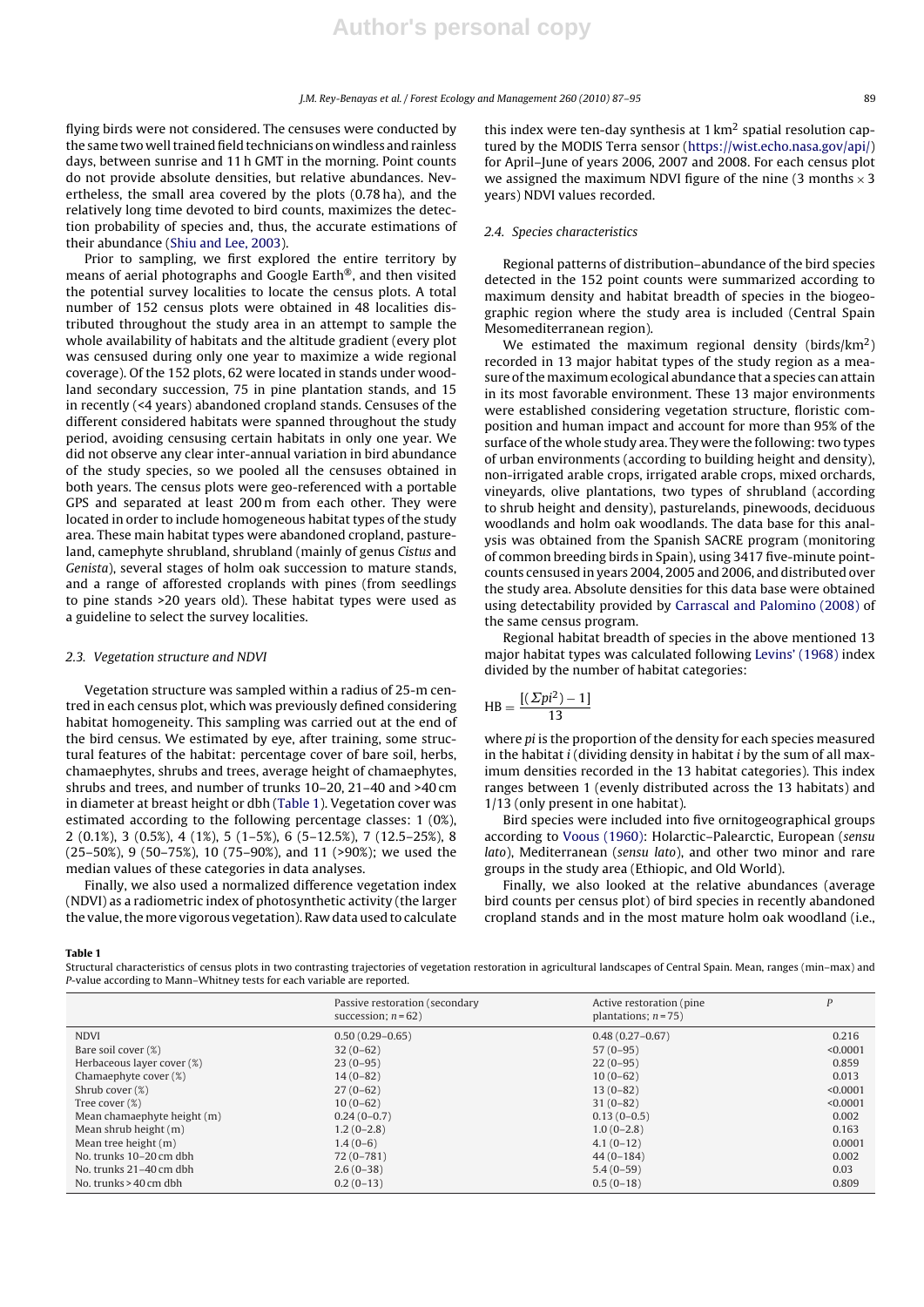#### 90 J.M. Rey-Benayas et al. / Forest Ecology and Management 260 (2010) 87–95

corresponding to secondary succession) and pine plantation stands (15 stands of each trajectory).

### 2.5. Data analyses

Bird species richness was estimated as the total number of species detected in each census plot. Bird species composition was summarized by means of a Principal Coordinate Analysis (PCORD) on presence–absence data of the most common bird species (i.e., 19 species present in more than 5% of the census plots). Only the first component of the compositional gradient was considered in further analyses.

The average of the maximum regional density and of the regional habitat breadth in the study region of bird species in each census plot was calculated by means of the weighted averages of these figures for each species, using species counts in each plot as weights.

The relationships between the response variables (bird species richness, assemblage composition, and weighted averages of maximum regional density—in logarithm- and regional habitat breadth) and vegetation structure variables (predictors) were analyzed by means of Partial Least Squares Regressions (hereafter PLSR; Swold et al., 2001; Tobias, 2003), using census plots as sample units. This statistical tool is an extension of multiple regression analysis where associations are established with factors extracted from predictor variables that maximize the explained variance in the dependent variable. These factors are defined as a linear combination of independent variables, so the original multidimensionality is reduced to a lower number of orthogonal factors to detect structure in the relationships between predictor variables and between these factors and the response variable. The extracted factors account for successively lower proportions of original variance. The relative contribution of each variable to the derived factors was calculated by means of the square of predictor weights. Results obtained with PLSR are similar to those from conventional multiple regression techniques; however, it is extremely robust to the effects of sample size and degree of correlation between predictor variables, which makes PLSR especially useful when sample size is low and in cases of severe multicollinearity (Carrascal et al., 2009).

One-way ANCOVAs were then used to test whether the response variables differed between passive (i.e., woodland secondary succession) or active (i.e., pine plantations) restoration trajectories (fixed factor) while controlling for vegetation structure of the census plots using the scores of the first PLSR axis as covariate. The interaction term vegetation structure (i.e., PLSR scores) x type of restoration trajectory was also estimated to explore possible differences between restoration trajectories in the avian response to vegetation structure. Residuals of PLSR and ANCOVA models were checked to fulfill normality.

### **3. Results**

### 3.1. Vegetation structure

Most variables of vegetation structure at census plots differed in the two contrasting trajectories of vegetation restoration, i.e., secondary succession and pine plantations (Table 1). There was a larger development of the tree layer and more amount of bare soil in the pine plantations than in the secondary shrubland and holm oak woodlands. However, understory layers attained higher cover values in the latter. NDVI and cover of the herbaceous layer were similar at both restoration trajectories. Most mature woodland stands averaged a tree height of 4 m and a tree cover of 45%, whereas these structural variables averaged 9.2 m and 57%, respectively, in the most mature pine plantations.



**Fig. 1.** Relationship between bird species richness and a vegetation structure PLSR component (positively related to tree layer development and negatively associated with camephyte height; see Table 2) in the holm oak secondary succession trajectory (open circles) and pine plantation trajectory (solid symbols). The horizontal dashed line represents the average species richness in recently abandoned croplands  $(n = 15)$ .

### 3.2. Effects of vegetation restoration on bird species richness and composition

### 3.2.1. Species richness

The PLSR carried out with the 152 census plots provided a first component explaining 20.6% of variance in bird species richness (Table 2). This component related species richness positively to tree cover and height and to the number of thin and mediumsized trunks (10–40 cm dbh), and negatively to chamaephyte height (Table 2). Thus, bird species richness increased with development of the tree layer (Fig. 1).

An ANCOVA model performed with species richness as the response variable, type of restoration as categorical factor, and the scores of the first PLSR component of vegetation structure variables as covariate, showed that species richness was significantly higher at the active restoration trajectory than at the passive restoration trajectory  $(F_{1,134} = 4.28, P = 0.04)$ . The adjusted means (controlling for the PLSR component) were 4.2 species per 0.78 ha plot in pine plantations and 3.5 species per plot in secondary shrublands and woodlands (Fig. 2A). The interaction term vegetation structure x type of restoration trajectory was not significant  $(F_{1,133} = 0.47)$ ,  $P = 0.496$ ).

#### 3.2.2. Species composition

The principal coordinate analysis (PCORD) with species occurrence in the 152 plots provided a first composition component strongly and positively correlated with the presence of generalist bird species preferring arboreal habitats (Fringilla coelebs, Serinus serinus, Parus major, Cyanistes caeruleus, Carduelis chloris and Carduelis carduelis), and negatively correlated with the presence of open habitat species (Sylvia melanocephala, Sylvia undata, Alectoris rufa, Emberiza calandra and Galerida cristata). The variation explained by this component was 18.6%, and it was associated with the dominant, more widely distributed species.

The PLSR analysis accounted for 58.6% of inter-plot variation in bird species composition. The PLSR component was strongly and positively related to tree layer development (tree cover and average height and density of thin and medium sized trunks) and negatively associated with development of the chamaephyte layer (Table 2).

The effect of restoration trajectory significantly influenced bird species composition (different slopes ANCOVA,  $F_{1,133} = 5.29$ ,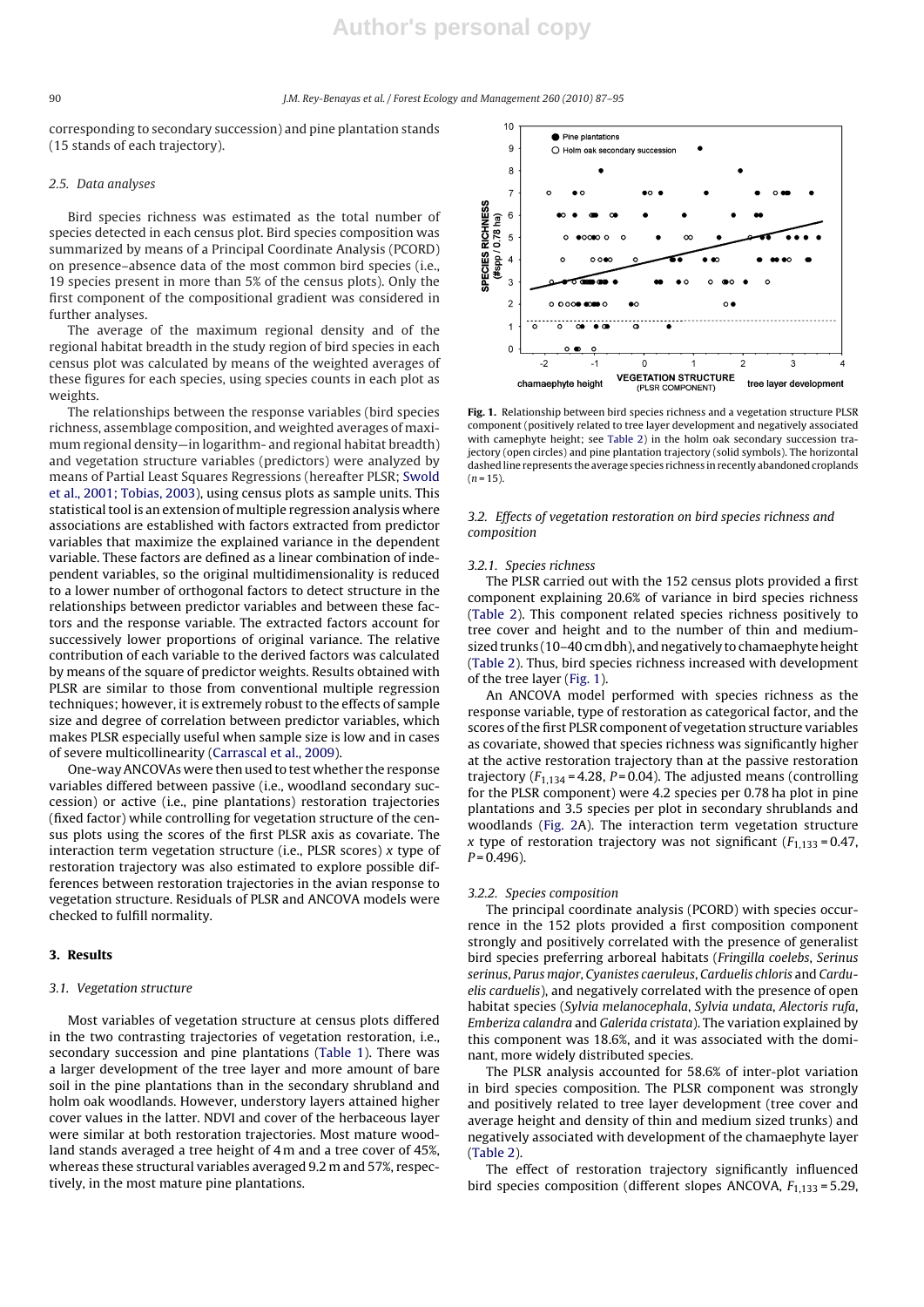#### J.M. Rey-Benayas et al. / Forest Ecology and Management 260 (2010) 87–95 91

### **Table 2**

Predictor weights of the four Partial Least Squares Regression (PLSR) analyses explaining the relationship between species richness, a component of species composition, maximum regional density, and regional habitat breadth of birds (response variables) and structural features of vegetation (predictor variables) in stands of Central Spain under either passive or active restoration trajectories. Predictor weights represent the contribution of each vegetation variable to the PLSR axis. Predictor weights explaining more than 5% of the total variance in each response variable are shown in bold type.

| Predictor variables         | Species richness | Species composition | Maximum regional density | Regional habitat breadth |
|-----------------------------|------------------|---------------------|--------------------------|--------------------------|
| NDVI (0-255)                | 0.16             | 0.13                | $-0.14$                  | $-0.35$                  |
| Bare soil cover (%)         | 0.09             | 0.20                | 0.11                     | 0.29                     |
| Herbaceous layer cover (%)  | $-0.16$          | $-0.03$             | 0.63                     | 0.20                     |
| Chamaephyte cover (%)       | 0.10             | $-0.16$             | $-0.44$                  | 0.14                     |
| Shrub cover (%)             | 0.02             | $-0.20$             | $-0.52$                  | $-0.62$                  |
| Tree cover $(\%)$           | 0.61             | 0.57                | 0.05                     | $-0.10$                  |
| Mean chamaephyte height (m) | $-0.25$          | $-0.25$             | 0.04                     | $-0.00$                  |
| Mean shrub height $(m)$     | 0.05             | $-0.07$             | 0.08                     | $-0.39$                  |
| Mean tree height $(m)$      | 0.60             | 0.56                | 0.06                     | $-0.32$                  |
| No. trunks 10-20 cm dbh     | 0.28             | 0.25                | $-0.20$                  | $-0.00$                  |
| No. trunks $21-40$ cm dbh   | 0.25             | 0.31                | 0.05                     | $-0.23$                  |
| No. trunks $> 40$ cm dbh    | $-0.03$          | 0.06                | 0.22                     | $-0.21$                  |
| %Variance accounted for     | 20.6             | 58.6                | 12.2                     | 22.8                     |

 $P = 0.023$ ); the occurrence of generalist woodland bird species was higher in pine plantations than in secondary shrublands and woodlands (Fig. 2B). The interaction term vegetation structure  $x$  type of restoration trajectory revealed a significant inter-plot variation in bird species composition ( $F_{1,133}$  = 6.26, P = 0.013) with development of the tree layer, i.e., stands under active restoration showed a strongest association between species composition and habitat maturity. Generalist bird species preferring arboreal habitats had a higher occurrence in pine plantations than in secondary shrublands and woodlands (Fig. 3).



Fig. 2. Bird species richness (A), composition (B; principal coordinate component), maximum regional density (C) and regional habitat breadth (D) of bird assemblages in stands of Central Spain in the holm oak secondary succession trajectory and pine plantation trajectory. Bars denote adjusted means ± one standard error from GLMs including the PLSR vegetation component (see Section 2).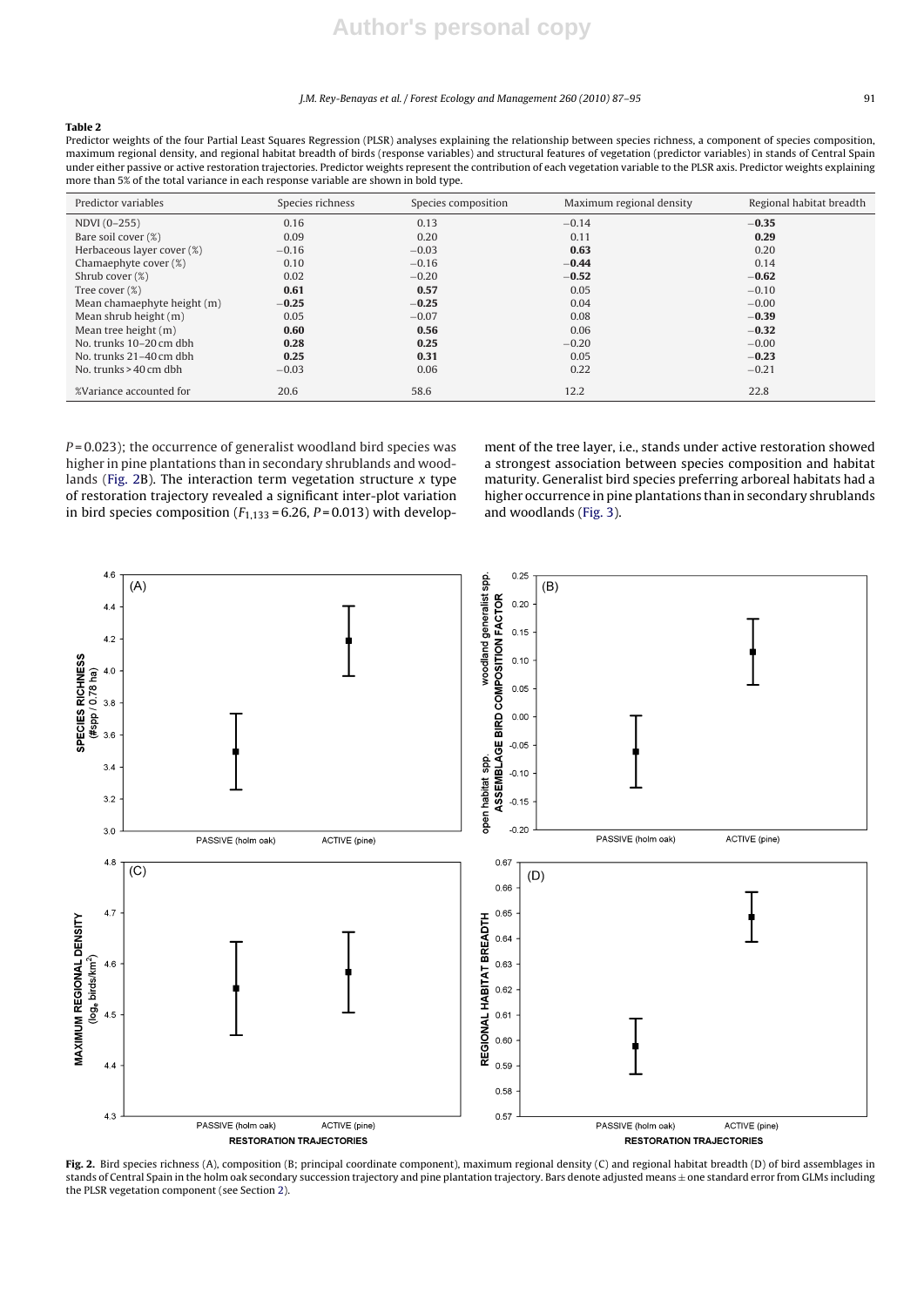92 J.M. Rey-Benayas et al. / Forest Ecology and Management 260 (2010) 87–95



**Fig. 3.** Relationship between a principal coordinate component of bird species composition (opposing woodland generalists to open habitat bird species) and a vegetation structure PLSR component (positively related to tree layer development and negatively associated with camephyte height; see Table 2) in the holm oak secondary succession trajectory (open circles and dashed line) or pine plantation trajectory (solid symbols and continuous lines).

### 3.3. Effects of vegetation restoration on distribution–abundance features of bird species

### 3.3.1. Maximum regional density

A PLSR generated a component explaining 12.2% of variance in the maximum regional density of birds. Bird assemblages inhabiting areas with a well developed herbaceous layer and a low cover of camephytes and shrubs, irrespective of the tree layer development (see the very low weights of vegetation variables describing the tree layer in Table 2), were dominated by species which attained highest maximum density at the regional level.

An ANCOVA model provided a significant interaction term vegetation structure x type of restoration trajectory  $(F_{1,129} = 4.11,$  $P = 0.045$ ; four census plots were treated as missing values because no species were recorded during bird censuses, and thus a weighted averaged by bird counts made no sense). Maximum regional density did not differ between both restoration trajectories (different slopes ANCOVA,  $F_{1,129} = 0.004$ ,  $P = 0.948$ ; Fig. 2C). The slope of the regression between maximum regional density and the scores of the PLSR component was only significantly different from zero in the case of stands under passive restoration (secondary succession slope =  $0.33$ ,  $P < 0.001$ ), but not in stands under active restoration (pine plantation's slope =  $0.10$ ,  $P = 0.159$ , Fig. 4). Thus, local occurrence of bird species that were very abundant in their preferred habitats at the regional scale was negatively linked to the development of the camephyte–shrub layer and increased with development of the herbaceous layer only at the secondary succession trajectory. Maximum regional density of each species is reported in Appendix A.

### 3.3.2. Regional habitat breadth

A PLSR analysis generated a vegetation structure component accounting for 22.8% of variance in regional habitat breadth of bird species occurring in census plots. Regional habitat breadth was negatively related to NDVI, shrub layer development (vegetation cover and height), and tree height and density of mediumsized trunks; Table 2). That is to say, habitat generalists at the regional scale are mainly linked to relatively low biomass habitats, avoiding more vegetated areas covered with growing



**Fig. 4.** Relationship between maximum regional density of bird assemblages and a vegetation structure PLSR component (increase in herbaceous cover with decreasing cover of camephyte and shrubs; see Table 2) in the holm oak secondary succession trajectory (open circles and dashed line) or pine plantation trajectory (solid symbols and continuous lines).

vegetation generated by secondary succession or pine plantations.

An ANCOVA model found marked differences between the two restoration trajectories  $(F<sub>1.130</sub> = 11.86, P < 0.001$ ; Fig. 2D). Bird species inhabiting pine plantations had, on average, broader habitat preferences at the regional level than those inhabiting the secondary shrublands and woodlands. The interaction between vegetation structure x type of restoration trajectory was not significant  $(F_{1,129} = 0.146, P = 0.703$ ; four census plots were treated as missing values because no species were recorded during bird censuses, and thus a weighted averaged by bird counts made no sense). Regional habitat breadth of each species is reported in Appendix A.

### 3.4. Bird density and biogeographic origin in contrasted restoration scenarios

Average bird density was 32.3 birds/10 ha in recently abandoned cropland stands, 66.3 birds/10 ha in the 15 most mature holm oak woodland stands, and 118.3 birds/10 ha in the 15 most mature pine plantation stands that were censused (Appendix A). Bird abundance of species of European biogeographic origin attained 58.9% of total bird abundance in mature pine plantations, while these figures were lower in mature holm oak woodlands (34.4%) and recently abandoned cropland (37.8%). Conversely, the relative importance of Mediterranean species was considerably higher in mature holm oak woodlands (40.1%) than in the two other habitat types (ca. 20%). Finally, species with Holarctic–Palearctic distribution were relatively more important in recently abandoned cropland (37.2%) than in mature holm oak woodlands or pine plantations (ca. 22%).

### **4. Discussion**

### 4.1. Structure of restored vegetation after cropland abandonment

The identified trajectories of vegetation restoration have led to a mosaic of small patches of semi-natural vegetation in a 'sea' of croplands in the studied area. Tree plantations focused on pine species, and thus their vegetation structure is clearly different than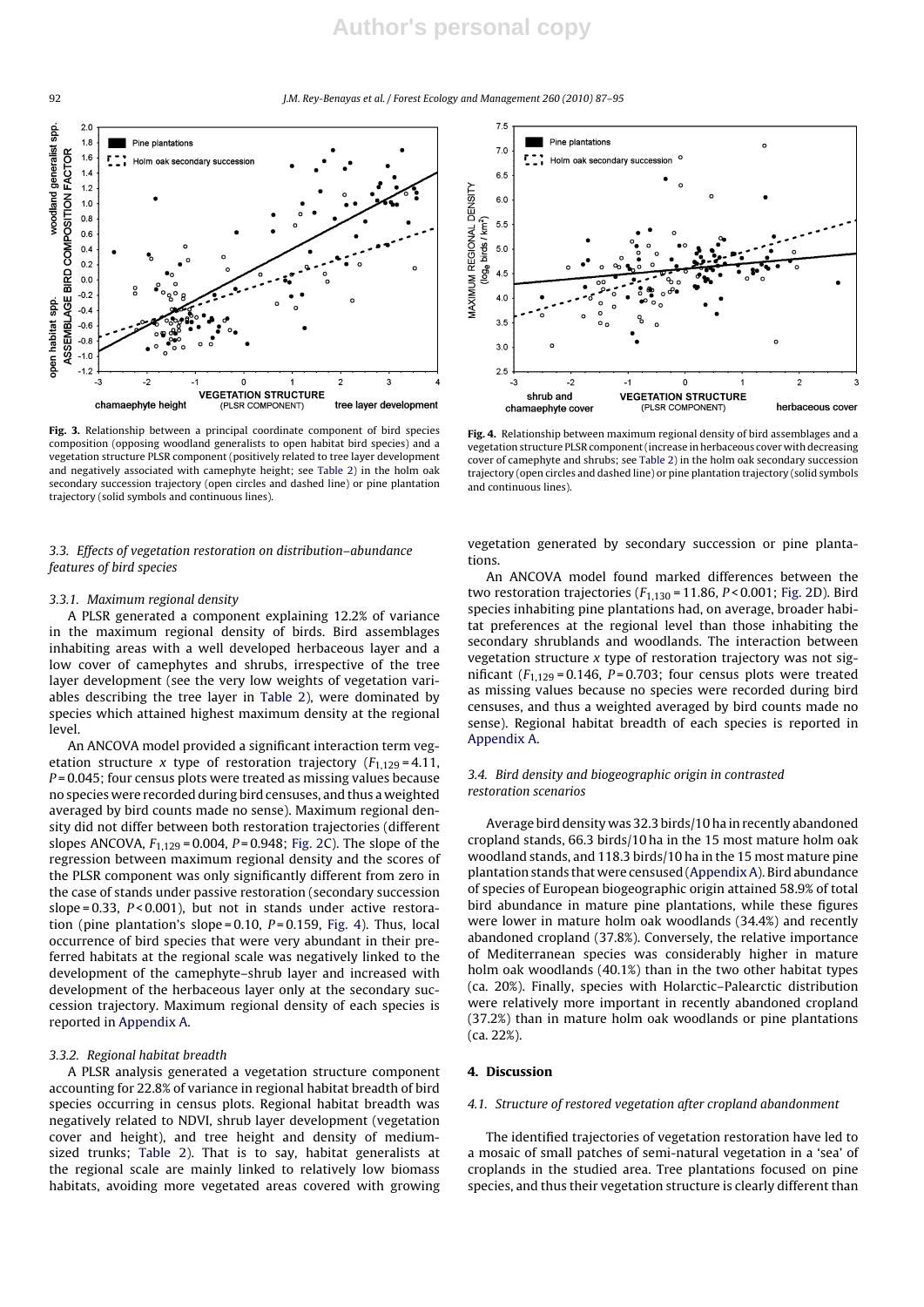that of evergreen secondary shrubland and woodland dominated by Q. rotundifolia and accompanying species. This marked difference between the two restoration trajectories is mainly determined by the larger development of the tree layer in the pine plantations due to faster growth of pines than holm oaks (Broncano et al., 1998). However, in spite of similar "quantity of vegetation" as measured by remote sensing NDVI, vertical development of vegetation structure is clearly more complex in the studied secondary succession stands than in pine plantation stands, as understory layers attain higher cover values in the former but bare soil cover is higher and a monotonous tree crown dominates in the latter (Table 1). Other studies have reported similar results to our findings (Pausas et al., 2004; Ruiz-Jaen and Aide, 2005).

### 4.2. Bird species composition and habitat breadth

The effects of landscape changes on bird assemblages are the consequence of their magnitude combined with adaptations that species have been able to achieve to face with such changes during their history (see Blondel, 1990; Covas and Blondel, 1998 for forest avifauna in the Mediterranean region). We highlighted that bird species composition differs in stands under passive or active restoration trajectory, the latter collecting more species that inhabit forested habitats than the former. Conversely, pine plantations are not permeable to some Mediterranean species such as S. melanocephala, S. undata, S. cantillans, Lanius senator, and A. rufa, which attain highest densities in the slow growing holm oak secondary succession trajectory (Brotons and Herrando, 2001; Sirami et al., 2008; Gil-Tena et al., 2009). The degradation of evergreen forests dominated by Q. rotundifolia as a consequence of human activities during thousands of years has led to more open woodlands or to shrublands, and thus bird assemblages in Spanish Mediterranean forests currently present a high proportion of species that inhabit more open habitats and only a small proportion of true forest birds (Santos et al., 2002). We also found that the capacity of pine plantations to collect forest birds is more dependent on the structural characteristics of vegetation than passively restored stands. Therefore, the benefits to forest birds of pine plantations in our study area are only fulfilled by tree plantations with highly mature vegetation (i.e., the oldest ones; see Fig. 3).

High habitat breadth is frequent in species that are common and tolerate a relatively wide range of ecological conditions (Hurlbert and White, 2007; Carrascal and Seoane, 2008). Accordingly, regional habitat breadth of species in our study increases with vegetation complexity, as the vegetation of stands under passive or active forest restoration grows in the 'sea' of croplands. Only generalist woodland species, with large habitat breadth at the regional level such as F. coelebs, C. carduelis, C. chloris, P. major and Turdus merula, are able to occupy the small woodland stands indistinctly of the type of restoration trajectory. Conversely, more specialized forest bird species, such as Loxia curvirostra, Sitta europaea, Periparus ater, Lophophanes cristatus, Erithacus rubecula, and Regulus ignicapillus are very scarce in the surveyed woodland stands (see Appendix A), as they are restricted to mature stands in large forest tracts outside the study region (the nearest areas are located in the mountain ranges of the Supramediterranean bioclimatic region in Central Spain). These results are in agreement with previous studies (Sirami et al., 2008).

### 4.3. Bird species richness and regional density

Tree growth under passive or active restoration trajectory positively affected both bird species richness and regional density. The influence of the passive or active vegetation restoration after cropland abandonment in this region is consistent with the pattern of relationships between bird communities and the increase in structural complexity of growing vegetation that is observed worldwide (Wiens, 1989; Nájera and Simonetti, 2009). Nevertheless, this positive effect was considerable higher in pine plantations than in the secondary succession trajectory, and is mainly related to the ubiquitous presence of generalist woodland species in the plantations. However, Díaz et al. (1998) and Maestre and Cortina (2004) found a reduction in bird diversity in pine plantations as compared to evergreen woodlands.

The fragmented character of growing woodland patches as a result of secondary succession or pine plantations is actually constraining the increase of species richness in the breeding bird communities of the Mediterranean region (Díaz et al., 1998; Brotons and Herrando, 2001). Tellería et al. (2003) have proposed that the relationship between regional richness of forest birds and richness in fragments seem to explain why fragments in southern Europe shelter fewer species than in central and northern European latitudes. These authors have also shown that the decreased ability of southern forest fragments to sample the regional richness of forest birds could be explained as an effect of the low abundance of many species in the Mediterranean, which could depress their ability to prevent extinction in fragments by a rescue effect. In a nearby region of the Spanish plateau, Díaz et al. (1998) found that plantations smaller than 25 ha only maintained 50% of the regional pool of forest birds during the breeding season.

### 4.4. Biogeohraphic origin and bird species richness

The increase in species richness has a different meaning according to the biogeographic origin of bird species. Pine plantations "capture" more species with European or Euroturkestan distribution patterns (Voous, 1960) than the secondary succession trajectory, while holm oak woodlands are composed by a larger proportion of bird species with a Mediterranean distribution pattern. These differences are related to past climatic events influencing the avifauna of the western Palearctic (Blondel and Farré, 1988; Blondel and Mourer-Chauviré, 1998; Mönkkönen, 1994). In the Iberian Peninsula, the patterns of geographic distribution and environmental preferences of woodland birds reflect the distribution patterns at broader geographic scales (the southwestern Palearctic region; Carrascal and Díaz, 2003). Moreover, the single climatic variable number of cloudless days per year was the most important variable negatively affecting the geography of species richness for bird species with European and Palearctic distribution pattern, while the mountainous character of areas positively affected species richness of these ornitogeographical groups. Conversely, woodland species with core biogeographic areas located in the Mediterranean basin are more frequent in the Iberian Peninsula in warm valleys, covered with little forest extent and large extensions of wooded agricultural formations (Carrascal and Díaz, 2003; see also Moreno-Rueda and Pizarro, 2008 for the effect of temperature on these biogeographic groups of bird species). At local scales, Mediterranean bird species are restricted to the early stages of succession and are replaced by temperate forest species as succession progresses on (Preiss et al., 1997).

#### 4.5. Conservation and concluding remarks

Habitat changes induced by cropland abandonment are expected to be critical at determining future biodiversity patterns in large areas of the Mediterranean Basin (Preiss et al., 1997; Herrando et al., 2003; Sirami et al., 2007; Vallecillo et al., 2008). These changes, may be especially detrimental for several open habitat species with declining populations at both the European (Gregory et al., 2005) and the Iberian Peninsula levels (Carrascal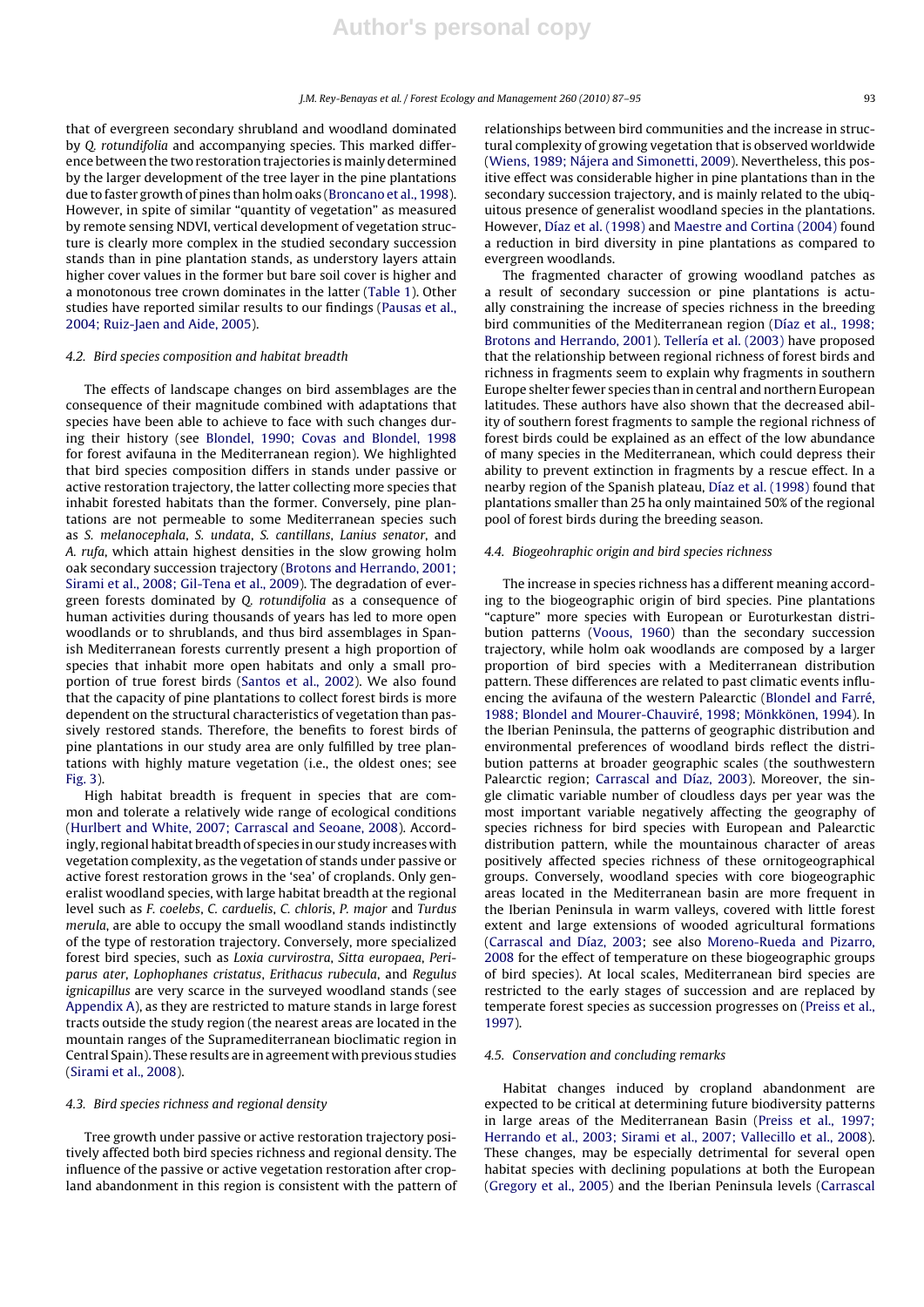## **Author's personal copy**

#### 94 J.M. Rey-Benayas et al. / Forest Ecology and Management 260 (2010) 87–95

and Palomino, 2008; Seoane and Carrascal, 2007), which are of particular conservation concern (Tucker and Heath, 1994; BirdLife International, 2004). Thus, when pine afforestation is not possible to impede, fewer but larger afforested patches rather than numerous and smaller patches scattered across the landscape may be preferable.

We did not sample any species threatened with extinction. We sampled species such as A. rufa and L. senator, with an unfavorable conservation status in Europe, which tend to be more abundant in passively restored stands than in actively restored stands, making the habitat provided by secondary succession of importance for species conservation. Since pine plantations do not attract bird species that present high habitat breadth and density, these relatively small and new habitat patches are unable to foster the assemblages of birds that are found at a regional scale. Thus, patches of pine plantations are not similar to patches of isolated natural forests regarding the capacity to foster bird assemblages, as relationships between local and regional bird communities seem to be only observed in the latter (van Dorp and Opdam, 1987).

We identified two major trajectories of vegetation restoration in Mediterranean abandoned cropland that markedly differ in vegetation complexity and associated bird assemblages. Pine plantations increased local bird species richness as they favored several Paleartic, Holarctic and European species, which chiefly are generalist woodland species. However, they failed to capture a representative pool of species from the regional avifauna, and hence are unlikely to enhance regional biodiversity of woodland birds (Díaz et al., 1998). Secondary succession provided more favorable habitats for species of conservation concern in the European context. Since passively and actively restored stands favored different bird species, any extensive and conventional forestry based on coniferous trees are improbable to be successful in conserving bird communities that inhabit complex Mediterranean mosaics of open habitats and forest ecosystems (Artman, 2003; Carey, 2003; Thompson et al., 2003; Hagar et al., 2004). Thus, programs of vegetation restoration should base upon a range of approaches that include passive restoration, active restoration with a variety of tree and shrub species native to the particular region and mixed models such as the woodland islets in agricultural seas (Rey Benayas et al., 2008) and others (e.g., Munro, 2010), which are capable of conciliating agricultural production, vegetation restoration and conservation of target species.

### **Acknowledgements**

We are indebted to Irene Razola and Jorge Meltzer for their assistance with bird surveying. Two anonymous reviewers improved a former version of this manuscript. This research was funded by the Spanish Ministry of Science and Education (project CGL2007-60533-BOS) and the Government of Madrid (projects S-0505/AMB/0355 and S2009AMB-1783, REMEDINAL).

### **Appendix A.**

Average density of bird species in census plots (50 m radius; birds/10 ha). RAC: recently abandoned crops (<4 years old;  $n = 15$ ); HOLMOAK-W: mature holm oak woodlands ( $n = 22$  census plots; average tree height > 3 m); PINE-P: mature pine plantations ( $n = 38$ ; average pine height >3 m). BDP: biogeographic distribution patterns according to Voous (1960; HP: Holarctic or Palearctic; E: European or Euroturkestan; M: Mediterranean s.l.; OW: Old World; ETH: Ethiopic). DMAX: maximum density recorded at the regional level in 13 major habitat types (in bird/10 ha). HB: habitat breadth at the regional level in 13 major habitat types.

|                                | <b>BDP</b> | <b>RAC</b> | HOLMOAK-W | PINE-P | <b>DMAX</b> | <b>HB</b> |
|--------------------------------|------------|------------|-----------|--------|-------------|-----------|
| Aegithalos caudatus            | HP         | 0.0        | 2.3       | 6.0    | 4.2         | 0.30      |
| Alauda arvensis                | HP         | 3.2        | 0.0       | 0.0    | 0.7         | 0.49      |
| Alectoris rufa                 | M          | 0.6        | 0.6       | 0.0    | 5.8         | 0.79      |
| Carduelis cannabina            | E          | 1.3        | 0.6       | 2.0    | 6.9         | 0.81      |
| Carduelis carduelis            | E          | 4.5        | 0.0       | 17.8   | 16.2        | 0.83      |
| Carduelis chloris              | E          | 0.0        | 1.2       | 5.7    | 11.3        | 0.69      |
| Certhia brachydactyla          | E          | 0.0        | 0.0       | 0.7    | 3.0         | 0.53      |
| Columba palumbus               | E          | 0.0        | 1.2       | 4.0    | 9.5         | 0.81      |
| Coturnix coturnix              | <b>OW</b>  | 0.6        | $_{0.0}$  | 0.0    | 0.3         | 0.52      |
| Cuculus canorus                | HP         | 0.0        | 0.0       | 0.3    | 1.1         | 0.54      |
| Dendrocopos major              | HP         | 0.0        | 0.6       | 0.7    | 0.2         | 0.45      |
| Emberiza calandra              | E          | 6.4        | 1.7       | 0.7    | 11.0        | 0.73      |
| Emberiza cia                   | HP         | 0.0        | 0.0       | 0.3    | 1.8         | 0.38      |
| Erithacus rubecula             | E          | 0.0        | 0.6       | 0.3    | 3.0         | 0.32      |
| Fringilla coelebs              | E          | 0.0        | 8.7       | 28.1   | 10.1        | 0.55      |
| Galerida cristata              | HP         | 7.0        | 0.6       | 0.0    | 20.6        | 0.71      |
| Galerida theklae               | M          | 1.3        | 0.0       | 1.3    | 2.2         | 0.60      |
| Garrulus glandarius            | HP         | 0.0        | 0.0       | 0.3    | 0.8         | 0.47      |
| Hirundo daurica                | ΙA         | 0.0        | 0.6       | 0.0    | 1.4         | 0.73      |
| Lanius meridionalis            | M          | 0.0        | 0.6       | 0.0    | 0.6         | 0.63      |
| Lanius senator                 | M          | 0.6        | 0.6       | 0.0    | 2.9         | 0.51      |
| Loxia curvirostra              | HP         | 0.0        | 0.0       | 1.3    | 0.2         | 0.08      |
| Lullula arborea                | E          | 0.0        | 0.6       | 0.3    | 2.6         | 0.38      |
| Luscinia megarhynchos          | E          | 0.0        | 1.7       | 0.3    | 8.2         | 0.61      |
| Periparus ater                 | HP         | 0.0        | 0.0       | 1.7    | 4.3         | 0.24      |
| Cyanistes caeruleus            | E          | 0.0        | 4.1       | 2.3    | 7.4         | 0.57      |
| Lophophanes cristatus          | E          | 0.0        | 0.0       | 3.4    | 2.2         | 0.22      |
| Parus major                    | HP         | 0.0        | 2.9       | 7.7    | 6.4         | 0.66      |
| Passer domesticus              | HP         | 0.6        | 0.6       | 0.7    | 180.3       | 0.61      |
| Phylloscopus bonelli           | E          | 0.0        | 0.0       | 0.7    | 3.3         | 0.26      |
| Pica pica                      | HP         | 0.6        | 8.7       | 3.0    | 7.0         | 0.84      |
| Picus viridis                  | E          | 0.0        | 0.6       | 0.7    | 0.3         | 0.77      |
| Regulus ignicapillus           | E          | 0.0        | 1.2       | 1.0    | 2.3         | 0.17      |
| Serinus serinus                | M          | 2.5        | 4.6       | 20.4   | 19.5        | 0.68      |
| Sitta europaea                 | HP         | 0.0        | 0.0       | 0.3    | 0.3         | 0.26      |
| Streptopelia turtur            | E          | 0.0        | 0.6       | 0.0    | 1.9         | 0.56      |
| Sturnus unicolor               | M          | 0.0        | 0.0       | 0.3    | 39.7        | 0.85      |
| Sylvia atricapilla             | E          | 0.0        | 0.0       | 1.0    | 2.2         | 0.47      |
|                                | M          |            |           |        | 5.4         |           |
| Sylvia cantillans              |            | 0.0        | 2.3       | 0.0    |             | 0.36      |
| Sylvia melanocephala           | M          | 2.5        | 15.0      | 1.0    | 6.4         | 0.41      |
| Sylvia undata<br>Turdus merula | M          | 0.0        | 2.9       | 0.3    | 0.4         | 0.66      |
|                                | HP         | 0.6        | 0.6       | 3.0    | 8.8         | 0.72      |
| Turdus viscivorus              | E          | 0.0        | 0.0       | 0.7    | 0.8         | 0.25      |
| Upupa epops                    | <b>ETH</b> | 0.0        | 0.6       | 0.0    | 1.1         | 0.73      |

#### **References**

Artman, V.L., 2003. Effects of commercial thinning on breeding bird populations in western hemlock forests. Am. Midland Nat. 149, 225–232.

- Bibby, C.J., Burgess, N.D., Hill, D.A., Mustoe, S.H., 2000. Bird Census Techniques, 2nd ed. Academic Press, London. BirdLife International, 2004. Birds in the European Union. A Status Assessment.
- BirdLife International, Wageningen.
- Blondel, J., Aronson, J., 1999. Biology and Wildlife of the Mediterranean Region. Oxford University Press, New York.
- Blondel, J., Farré, H., 1988. The convergent trajectories of bird communities along ecological successions in European forests. Oecologia (Berl.) 75, 83–93.
- Blondel, J., Mourer-Chauviré, C., 1998. Evolution and history of the western Palearctic avifauna. Trends Ecol. Evol. 13, 488–492.
- Blondel, J., 1990. Biogeography and history of forest bird faunas in the Mediterranean zone. In: Keast, A. (Ed.), Biogeography and Ecology of Forest Bird Communities. SPB Academic Publishing, The Hague, pp. 95–107.
- Bonet, A., Pausas, J.G., 2004. Species richness and cover along a 60-year chronosequence in old-fields of southeastern Spain. Plant Ecol. 174, 257–270.
- Broncano, M.J., Riba, M., Retana, J., 1998. Seed germination and seedling performance of two Mediterranean tree species, holm oak (Quercus ilex L.) and Aleppo pine (Pinus halepensis Mill.): a multifactor experimental. Plant Ecol. 138, 17–26.
- Brotons, L., Herrando, S., 2001. Factors affecting bird communities in fragments of secondary pine forests in the north-western Mediterranean basin. Acta Oecologica 22, 21-31.
- Carey, A.B., 2003. Biocomplexity and restoration of biodiversity in temperate coniferous forest: inducing spatial heterogeneity with variable-density thinning. Forestry 76, 127–136.
- Carrascal, L.M., Díaz, L., 2003. Asociación entre distribución continental y regional. Análisis con la avifauna forestal y de medios arbolados de la Península Ibérica. Graellsia 59, 179–207.
- Carrascal, L.M., Galván, I., Gordo, O., 2009. Partial least squares regression as an alternative to current regression methods used in ecology. Oikos 118, 681–690.
- Carrascal, L.M., Palomino, D., 2008. Tamaño de población de las aves comunes reproductoras en España en 2004–2006. SEO/BirdLife, Madrid.